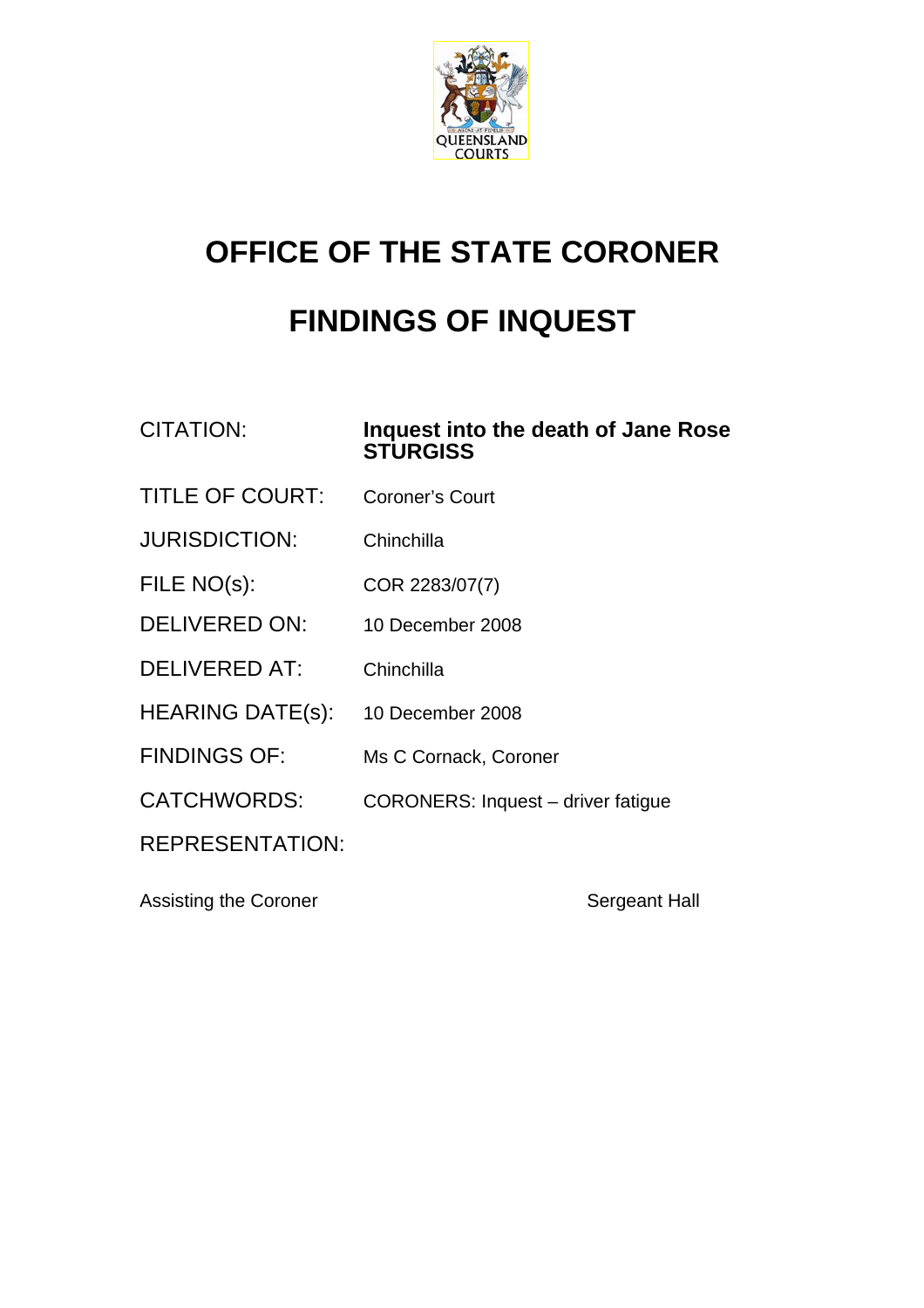This is the Inquest concerning the death of Jane Rose Sturgiss. In relation to my responsibilities under the Coroners Act of 2003 I find that the deceased person is Jane Rose Sturgiss who was born on the 22nd of July 1955 who ordinarily resided at 89 Main Street, Bakers Creek, Queensland, 4740.

I find that Ms Sturgiss died as a result of a motor vehicle crash which only involved her vehicle and no other vehicle and that she died about 10 p.m. on the 21st of May 2007 and she died at a position approximately 50 kilometres north of Taroom on the Leichhardt Highway, that is in Queensland. What caused her to die are multiple injuries she sustained as the driver of a motor vehicle in the crash.

An Inquest has been held today to address various concerns raised by the family. I am satisfied from what I've heard that although there is a drop on the roadway that this is not likely to have been a significant contributing cause to the crash. From the investigations conducted by Sergeant Hall I reach the conclusion that on the balance of probabilities, Ms Sturgiss went to sleep while she was driving, woke up, applied correctional activity to try and bring her car back onto the road, the car crossed the roadway and left the roadway, drove through vegetation and collided with a tree.

I'm not satisfied that there's any evidence to indicate that the truck driver who found Ms Sturgiss was involved in this crash other than to find the results of the crash. I'm not satisfied that his lights startled Ms Sturgiss. The evidence really is not consistent with other lights startling Ms Sturgiss because if a light had startled her, more likely she would have driven off the left-hand side of the road rather than the right-hand side of the road.

A Coroner may, whenever appropriate, comment on anything connected with a death investigation at Inquest that relates to public health or safety and ways to prevent death from happening in similar circumstances. In this case Ms Sturgiss was a courier driver. She had worked all day. She left Mackay at about 4.55pm, went to her home at Bakers Creek and left Bakers Creek at 5.20pm and she was intending to drive almost 1,000 kilometres to Millmerran.

It is quite clear from this Inquest that fatigue was a significant factor. I'm satisfied she did have a 15 to 20 minute break at Rockhampton but satisfied that commencing such a long journey after a full day's work was a dangerous activity.

I therefore make a recommendation that Queensland Transport promote or continue to promote the risk of fatigue in motor vehicle crashes. In this case the evidence is pretty clear that Ms Sturgiss would have had to be speeding as she travelled 600 kilometres in about 5 hours and 15 minutes with a rest break. So, speed is also possibly a contributing factor so I recommend that Queensland Transport continue to promote the risk of speeding in motor vehicle crashes.